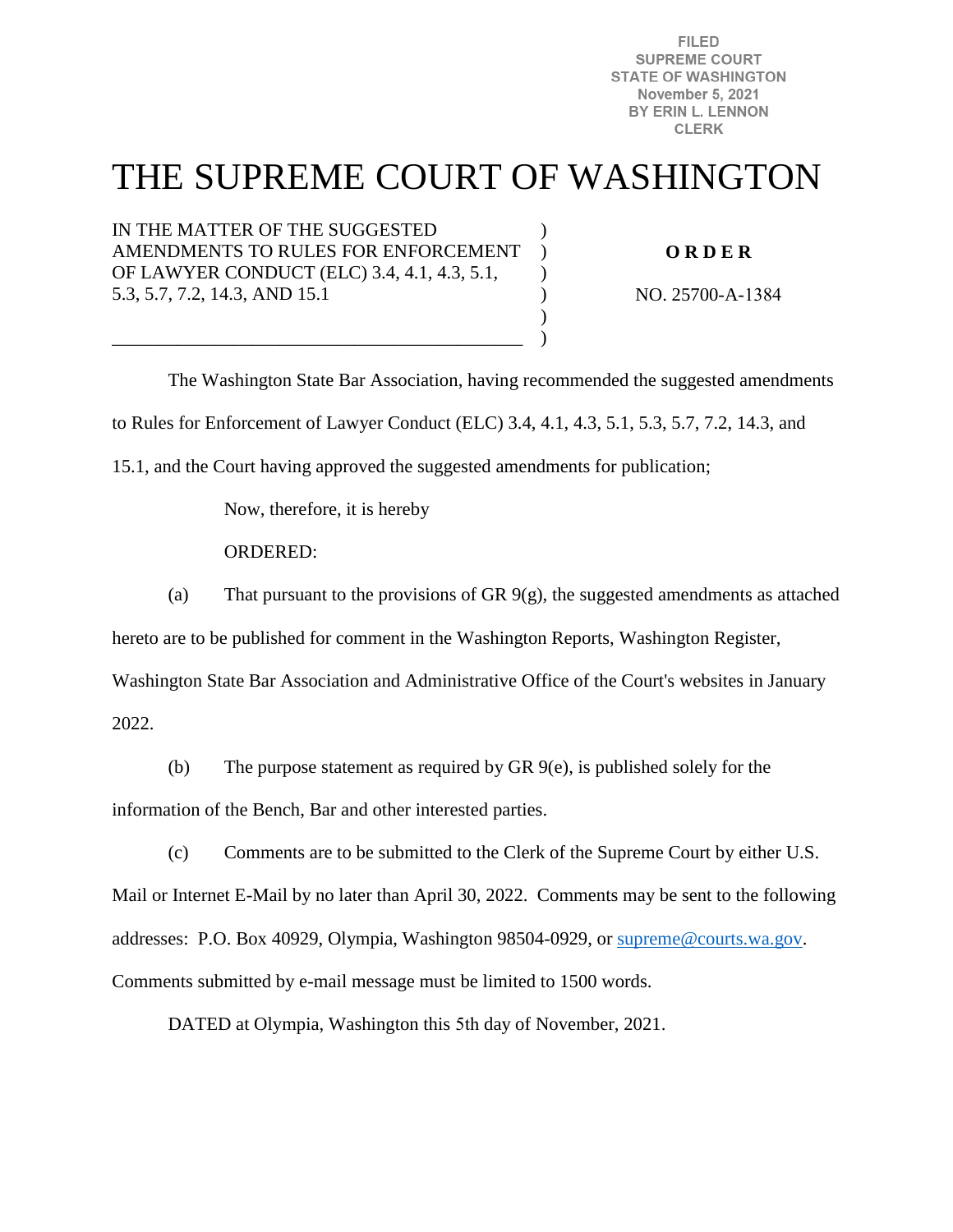Page 2 ORDER IN THE MATTER OF THE SUGGESTED AMENDMENTS TO RULES FOR ENFORCEMENT OF LAWYER CONDUCT (ELC) 3.4, 4.1, 4.3, 5.1, 5.3, 5.7, 7.2, 14.3, AND 15.1

For the Court

Conzélez C.J.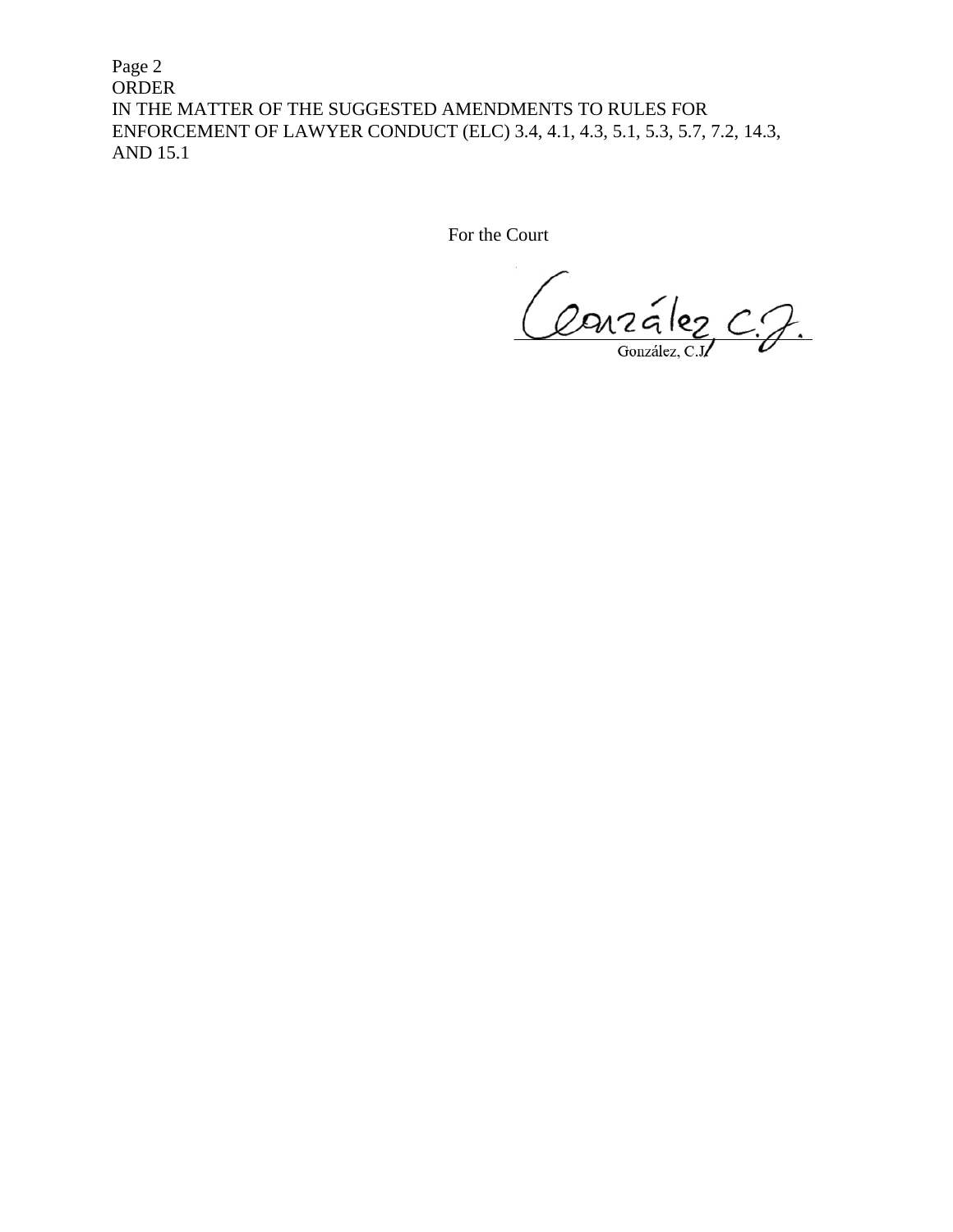# **WASHINGTON STATE**

BAR ASSOCIATION

**Office of the Executive Director**

**Terra Nevitt**

September 16, 2021

Hon. Steven González Chief Justice, Washington Supreme Court Temple of Justice P.O. Box 40929 Olympia, WA 98504-0929

Re: Suggested Amendments to the Rules for Enforcement of Lawyer Conduct (ELC)

Dear Chief Justice González:

Enclosed for the Court's consideration is a GR 9 cover sheet for suggested ELC amendments (Title 3.4, 4.1, 4.3, 5.1, 5.3, 5.7, 7.2, 14.3, and 15.1). The amendments are intended to expeditiously institutionalize the March 24, 2020 Court Order No. 25700-B-609, authorizing the modification of the manner of filing, service and delivery of documents, papers, and communications authorized or required under the ELC.

If adopted, these suggested amendments would continue to allow for the efficiencies in the discipline and disability system with electronic processes developed during COVID. Additionally, an unrelated amendment clarifies the Office of Disciplinary Counsel's obligations when dealing with certain confidential information submitted by grievants.

These suggested amendments do not replace or supersede the recently proposed disciplinary procedural rules for Washington State's discipline and incapacity system, the Rules for Discipline and Incapacity (RDI), now pending before the Court.

We appreciate the Court's consideration of the suggested ELC amendments.

Sincerely,

 $ZK\overset{.}{\subset }\mathbb{C}$ 

Terra Nevitt Executive Director

Enclosures:

GR 9 Cover Sheet with Suggested Amendments to the Rules for Enforcement of Lawyer Conduct GR 9 Cover Sheet with Suggested Conforming Amendments related to the Rules for Enforcement of Lawyer Conduct

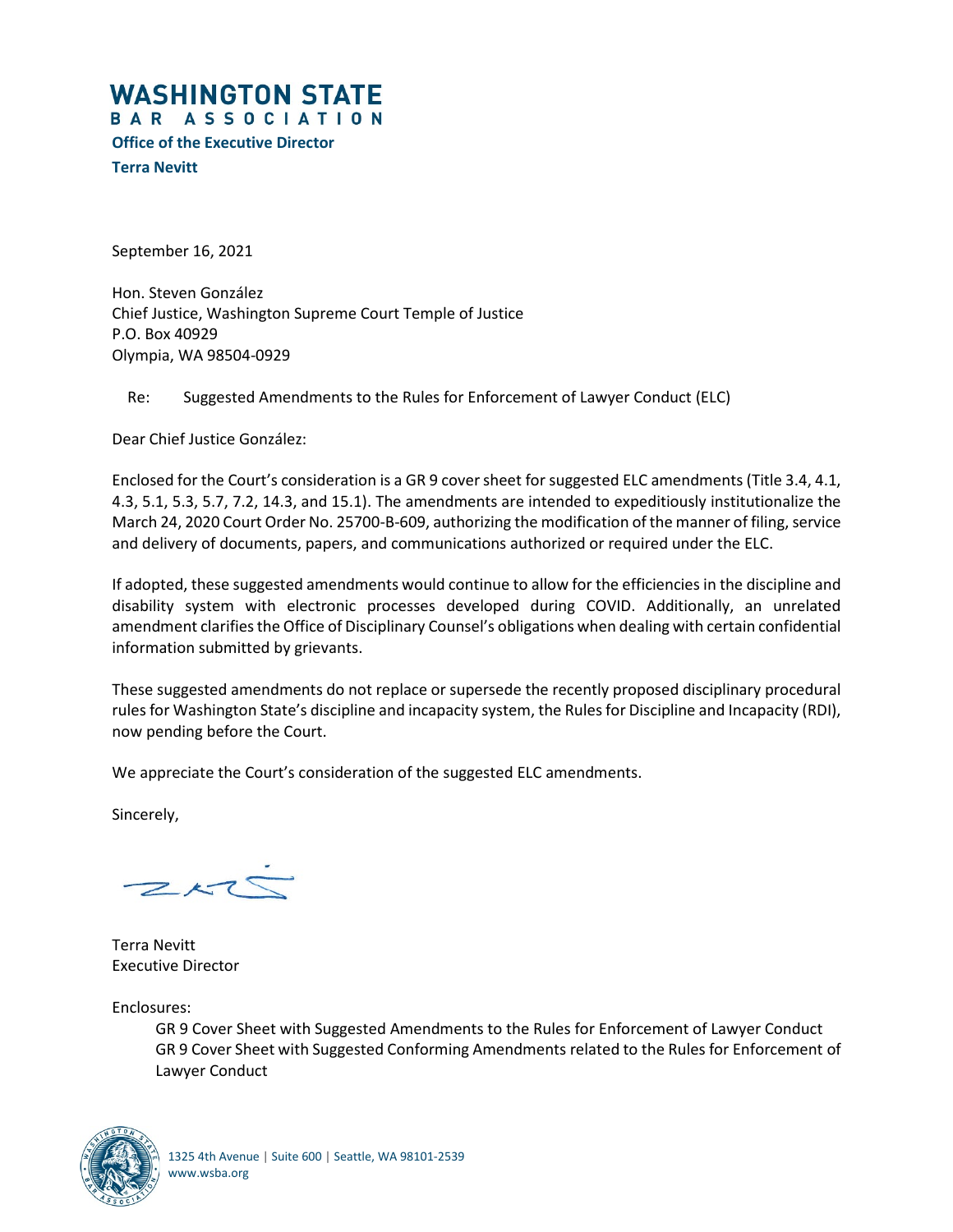Hon. Charles W. Johnson, Co-Chair, Supreme Court Rules Committee Hon. Mary I. Yu, Co-Chair, Supreme Court Rules Committee Douglas J. Ende, WSBA Chief Disciplinary Counsel Julie Shankland, WSBA General Counsel J Benway, Legal Services Principal Analyst, Administrative Office of the Courts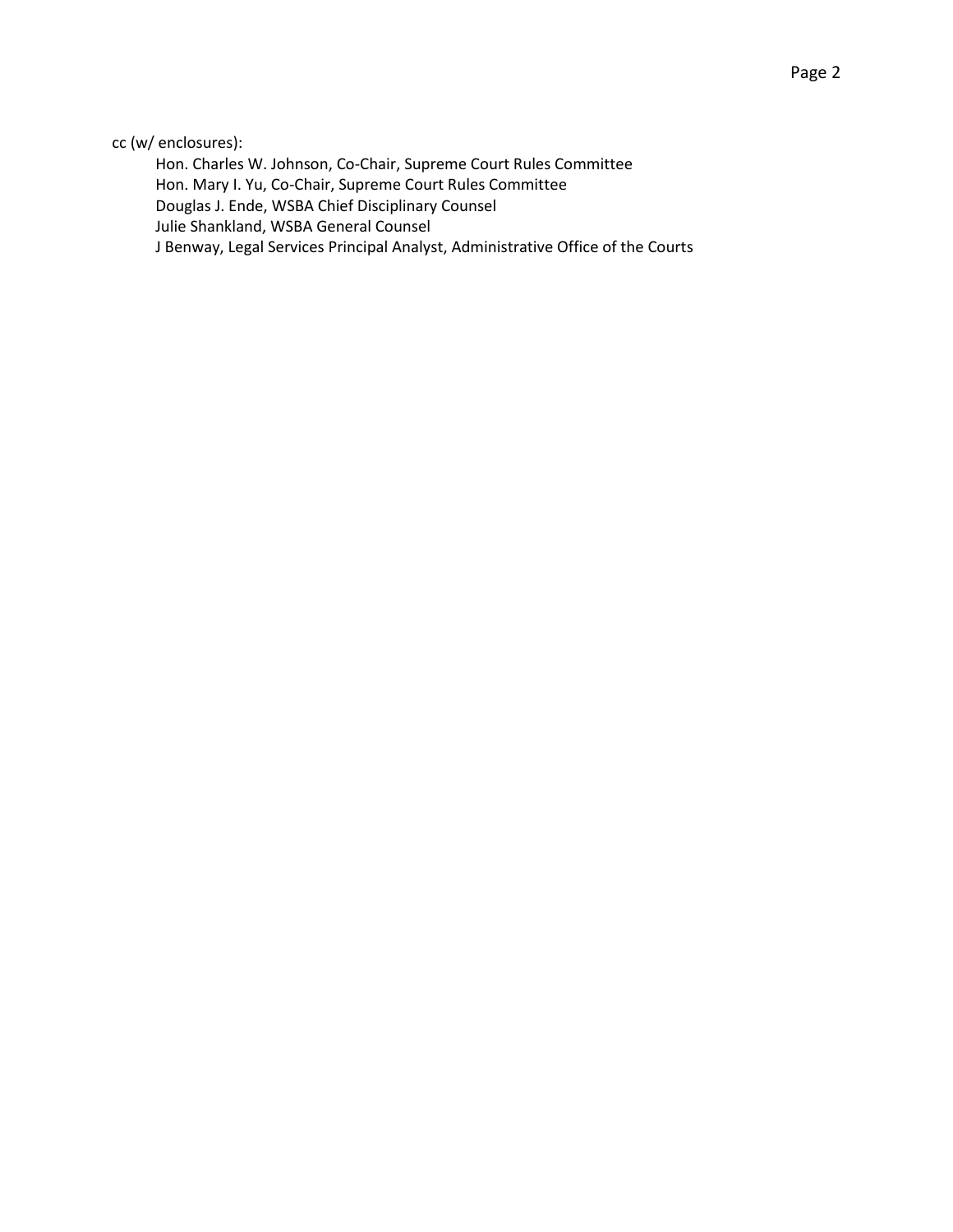# **GR 9 COVER SHEET Suggested Amendments to**

# **RULES FOR ENFORCEMENT OF LAWYER CONDUCT (ELC)**

ELC 3.4, 4.1, 4.3, 5.1, 5.3, 5.7, 7.2, 14.3, 15.1

#### **A. Proponent**

Terra Nevitt, Executive Director Washington State Bar Association 1325 4th Ave, Suite 600 Seattle WA 98101-2539

#### **B. Spokespersons**

Douglas J. Ende, Chief Disciplinary Counsel Washington State Bar Association 1325 4th Avenue, Suite 600 Seattle, WA 98101-2539

Julie Shankland, General Counsel Washington State Bar Association 1325 4th Avenue, Suite 600 Seattle, WA 98101-2539

### **C. Purpose**

These amendments to the Rules for Enforcement of Lawyer Conduct (ELC) are suggested to implement and institutionalize COVID-related electronic service and communication protocols to create efficiencies in the discipline and disability system and support electronic processes. A second, unrelated amendment will clarify ODC obligations when dealing with certain confidential information from grievants.

These suggested amendments do not replace or supersede the recently proposed disciplinary procedural rules for Washington State's discipline and incapacity system, the Rules for Discipline and Incapacity (RDI), now pending before the Court. See In re Suggested New Rule Classification: Rules for Discipline and Incapacity (RDI), Amended Order No. 25700-A-1328 (Dec. 11, 2020). Rather, the amendments are intended for expeditious adoption to facilitate efficient communication processes under the current rules, the ELC.

### **D. History**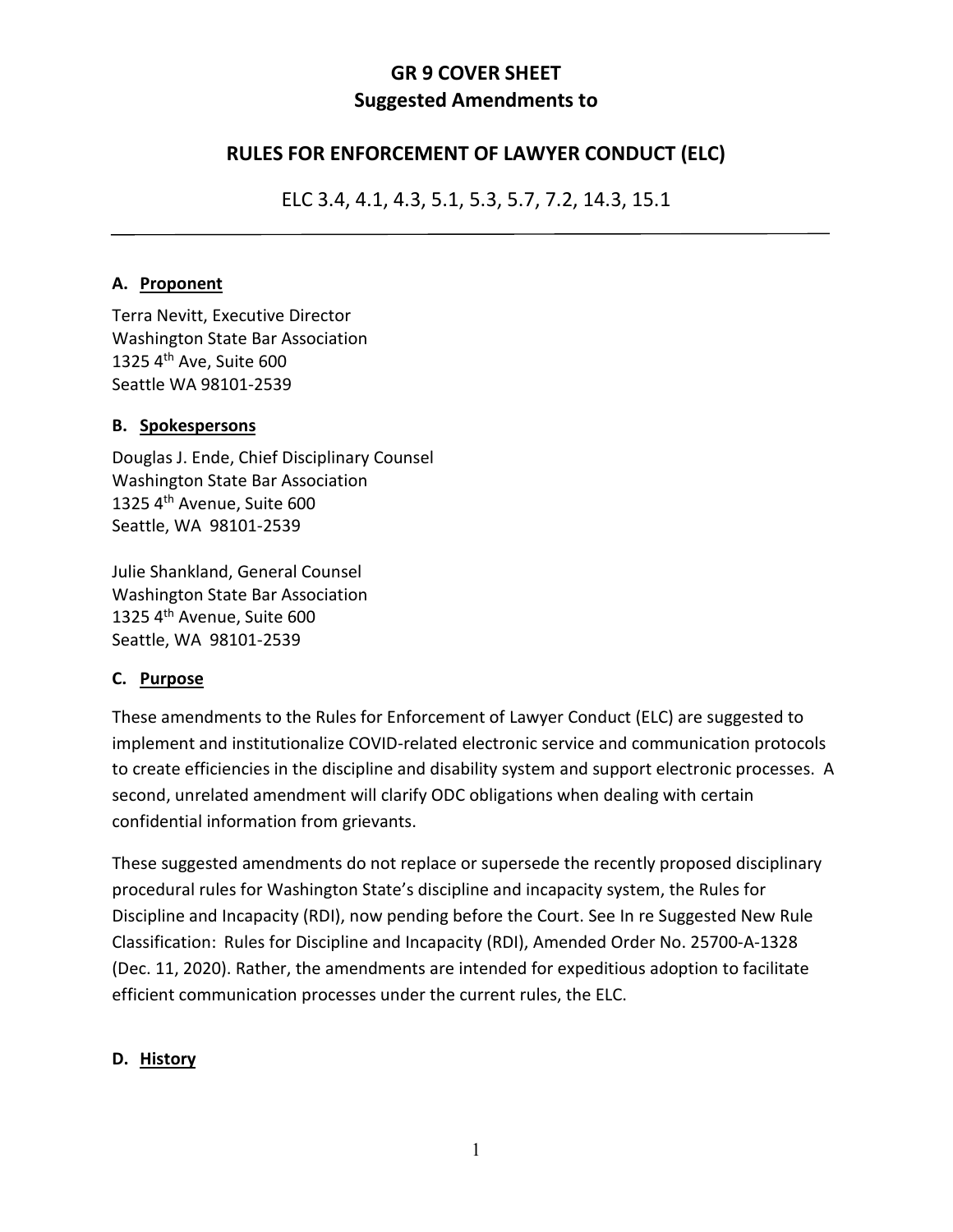In response to the COVID-19 public health crisis, on March 24, 2020, the Court entered Order No. 25700-B-609, authorizing among other things "the Chief Hearing Officer and the Disciplinary Board Chair to issue sua sponte emergency administrative orders relating to discipline and disability matters." Specifically, the Court granted the Chief Hearing Officer and Disciplinary Board Chair authority to modify the manner of "filing, service, and delivery of other papers by the clerk . . . , and transmission of other documents, papers, and communications authorized or required under the ELC."

Consistent with the Court's Order, on March 24, 2020, the Chief Hearing Officer and Disciplinary Board Chair entered a joint Administrative Order in Response to Public Health Emergency in the State of Washington (Administrative Order). Among other activities, the Administrative Order permitted and promoted the following actions for participants in the discipline and disability system until such time as the order was amended or rescinded:

- 1. Electronic service of papers under Title 4 of the ELC unless personal service is required.
- 2. Electronic transmittal of all documents, papers, and communications authorized under the ELC.

The purpose of the Administrative Order was to facilitate timely, safe communications and to allow for remote work during the COVID-19 health crisis. The Administrative Order was subsequently revised and extended twice on April 21, 2020, and May 6, 2020, and remains in effect today.

Since March 24, 2020, the discipline and incapacity systems have operated under these two orders. Once both the Court Order and Administrative Order are lifted, certain ELC as drafted would prohibit electronic service and communications. These ELC amendments are intended to institutionalize on an ongoing basis the use of electronic means of service and communication. This will bring the rules more in line with modern day practice and communication methods and the reality that the meaning of "business as usual" has changed under COVID. Greater flexibility in where and how work is done and how services are accessed is now necessary and appropriate.

Generally, these suggested amendments (1) allow for electronic service unless personal service is required and for electronic transmittal of documents, (2) delete references to "mail" or "mailing" where appropriate, and (3) replace certain terms with the term "transmit" or "transmittal" to provide more flexibility in how papers and documents are sent under the ELC.

Additionally, an unrelated revision to ELC 3.4(b) is suggested in order to clarify ODC obligations when dealing with certain confidential information from grievants.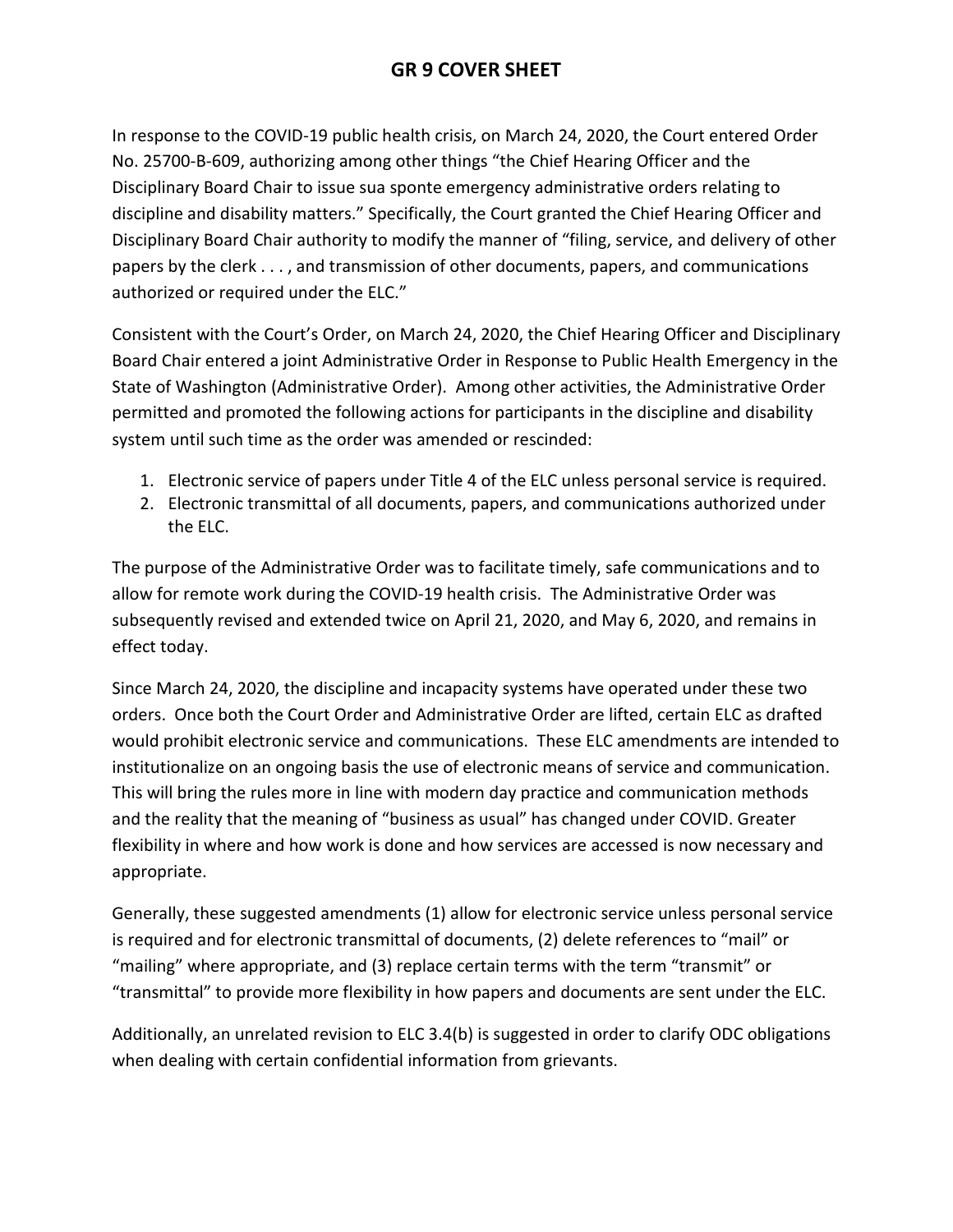#### **E. Suggested Amendments**

The following are summaries and explanations of each suggested amendment:

• **ELC 3.4(b).** This suggested amendment is the only suggested amendment unrelated to permitting electronic service and communications. The suggested amendment to ELC 3.4(b) includes two changes: (1) the addition of a clause clarifying that "otherwise confidential information" includes relevant information from related grievances filed by a single grievant; and (2) an amendment to allow disclosure of otherwise confidential information as necessary to conduct a review, in addition to an investigation. Both changes are technical in nature and conform to current practice.

It is sometimes the case that a grievant files separate but related grievances against multiple respondent lawyers or files a single grievance naming multiple respondent lawyers, which may result in the opening of separate grievance files. In these situations and analogous circumstances, disclosing relevant information from related grievances, such as the identities of related respondent lawyers or pertinent allegations, may be necessary to conduct a proper review or investigation of the matters. Additionally, disclosing such information may provide a respondent lawyer with a more complete factual picture of the grievance and allow joint respondents to assess the potential for joint representation. While the existing ELC may arguably be interpreted to preclude such disclosures, it is already within disciplinary counsel's discretion to make such disclosures under existing ELC 3.4(b). The suggested changes merely serve as a clarification and are consistent with ODC's current and longstanding practice of providing such information to respondents (which the grievant will have consented to under ELC 5.1(b)).

- **ELC 4.1(a)(1).** ELC 4.1(a)(1), regarding service, has been simplified to provide that whenever service is required under the ELC, it must be accomplished in accordance with the procedures specified in ELC 4.1 or as agreed to by the parties. This revision would provide more flexibility to parties in determining the best method of service and to agree in advance to a preferred method. This is a corollary to new suggested ELC 4.1(b)(4), which would provide for electronic service as a new means of service available under the ELC.
- **ELC 4.1(a)(2)**, ELC 4.1(a)(2), regarding transmission of materials, clarifies that documents that are not required to be served may be transmitted by postage prepaid mail, electronic means including email, or personally delivered.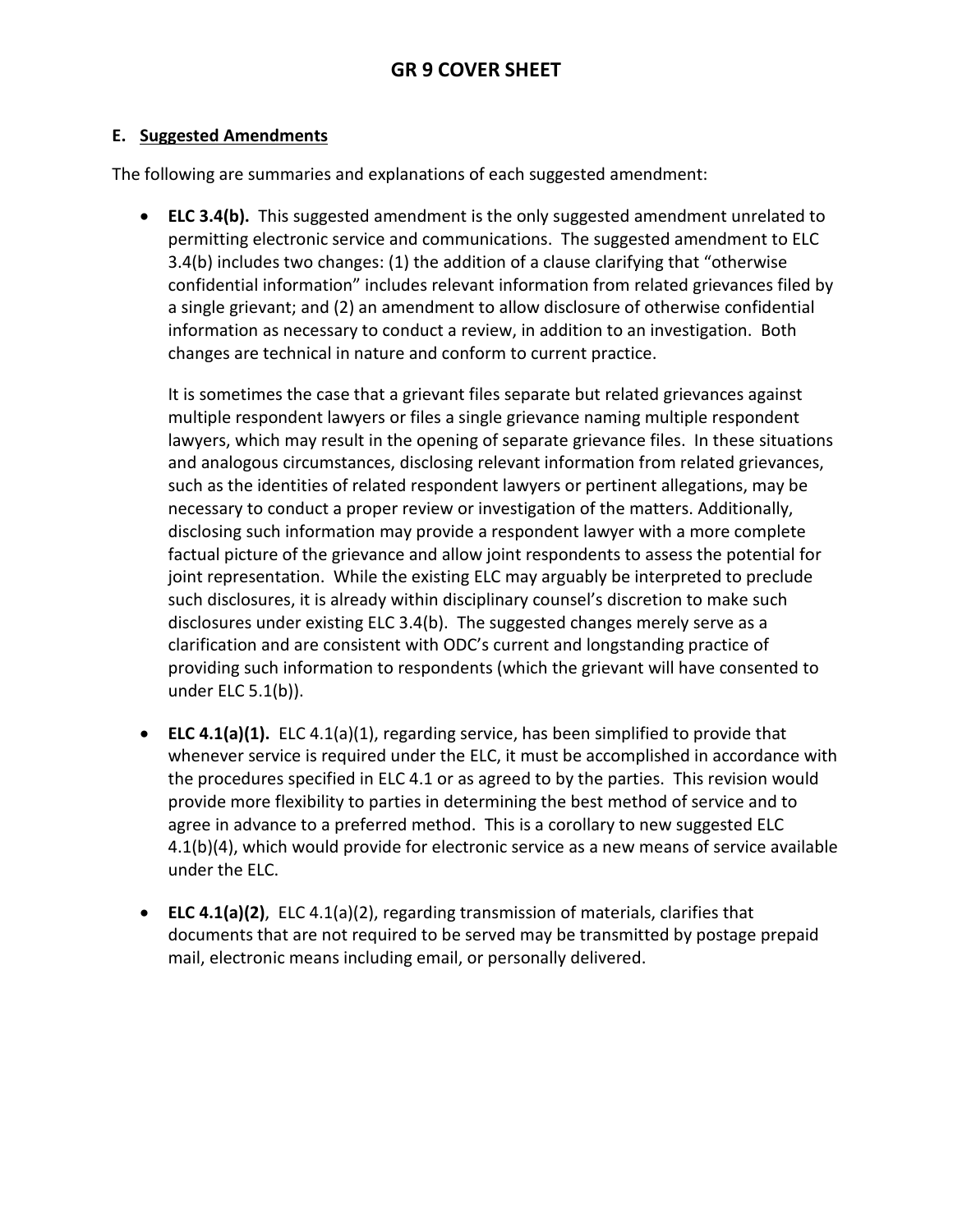- **ELC 4.1(b)**. ELC 4.1(b), regarding methods of service, includes several suggested amendments, the most significant of which is the addition in section (b)(4) of a new provision providing for electronic service and detailing its procedural requirements. Currently electronic service is not permitted under the ELC, although in practice parties often agree to electronic service. The amendment would allow parties to elect to use electronic service in all circumstances unless the ELC require personal service. The other two revisions seek to avoid ambiguity (suggested ELC 4.1(b)(1)(A)) and to clarify how proof of service may be made depending on the chosen method of service (suggested ELC  $4.1(c)$ ).
- **ELC 4.1(d)**. ELC 4.1(d), regarding proof of service, simplifies the prior rule and clarifies that if service is made electronically, that proof of service can be made by certificate of service.
- **ELC 4.3**. The suggested amendments to ELC 4.3, regarding the form of papers, reflect the move toward accepting papers and documents in electronic form. The language was drawn in part from GR 14(a), which requires that papers be "legibly written or printed." The suggested revision is more concise and reflective of current practice as to the form of papers that are accepted by ODC and the Clerk to the Disciplinary Board.
- **ELC 5.1(c)(3)(B)**. Suggested amendments to ELC 5.1(c)(3)(B), regarding challenges to disclosure decisions, was revised to clarify that a disciplinary counsel decision regarding a request to withhold a portion of a grievance or response may be sent by methods other than mailing. Currently, the rule requires that a grievant or respondent challenge a withholding decision within 20 days of mailing of the decision by disciplinary counsel. The rule has been revised to omit the word "mailing" and replace it with "transmittal" to provide flexibility in the means of sending such a decision to a grievant or respondent, which may include transmittal by electronic means. Another amendment to the rule clarifies that parties do not "file" but instead "transmit" challenges to disciplinary counsel since filing has a specific meaning in the context of proceedings under ELC Title 4.
- **ELC 5.1(e)(4).** The suggested amendment to ELC 5.1(e)(4), regarding vexatious grievants, removes as unnecessary reference to service by first class mail as a possible method of service a respondent may use when serving a motion to declare an individual a vexatious grievant, since these suggested amendments allow for alternate methods of service. See suggested amendments to ELC 4.1.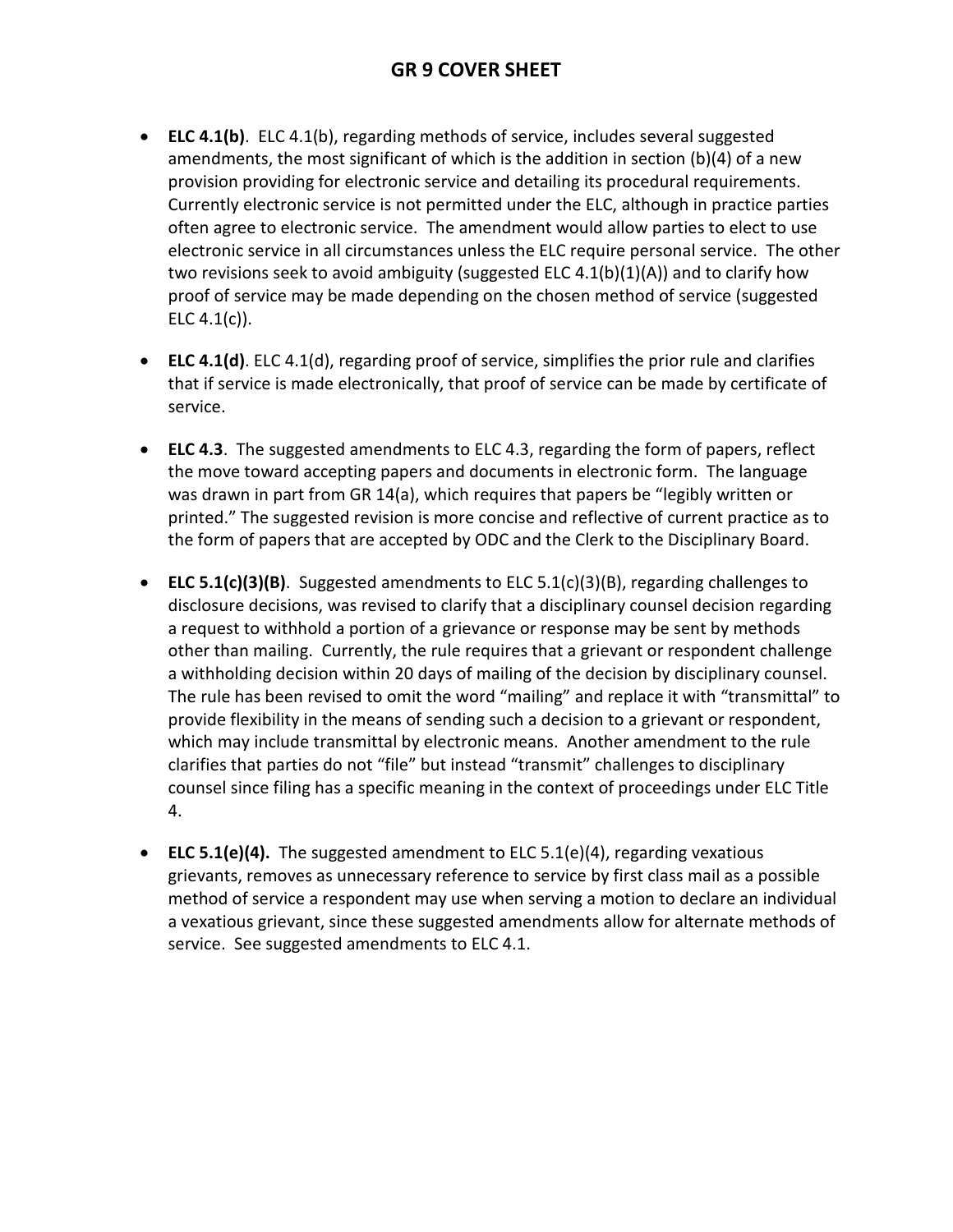- **ELC 5.3(d)**. ELC 5.3(d), regarding deferral decisions by disciplinary counsel, clarifies that a grievant or respondent may request review of a deferral decision either by depositing the request for review in the mail or by transmitting a written request to disciplinary counsel. The option for mailing remains in the rule to provide clear guidance on when the period to request review expires if one chooses to mail the request. Language allowing the individual to transmit the request is intended to provide flexibility in the means of requesting review, consistent with the other suggested amendments. See ELC 5.7(b) for similar revisions.
- **ELC 5.3(i).** ELC 5.3(i), regarding objections to investigative inquiries, was revised to replace the term "service" with "transmittal." The suggested amendment clarifies existing practice that disciplinary counsel does not "serve" investigative inquiries on lawyers as provided in ELC 4.1, "serve" being a term of art, but instead simply transmits the inquiries to lawyers via means that may include electronic means.
- **ELC 5.7(b).** ELC 5.7(b), regarding request for review of dismissal decisions, clarifies that a grievant may request review of a dismissal decision either by depositing the request for review in the mail or by transmitting a written request to disciplinary counsel. The option for mailing remains in the rule to provide clear guidance on when the period to request review expires if one chooses to mail the request. Language allowing the individual to transmit the request is intended to provide flexibility in the means of requesting review, which may include by electronic means. See ELC 5.3(d) for similar revisions.
- **ELC 7.2(b)(1).** ELC 7.2(b)(1), regarding petitions for interim suspension, is amended to explicitly provide for electronic service on the day of filing. The rule currently limits service on the day of filing to mail service. It was important to clarify the means by which disciplinary can serve the petition on the day of filing in order to make this suggested amendment consistent with the other suggested amendments. Personal service of the petition no later than the date of the show cause order will still be required.
- **ELC 14.3.** ELC 14.3, regarding affidavits of compliance with Title 14, is amended to require respondents to provide an email address in addition to a mailing address where communications can be directed. Requiring both an email address and mailing address is consistent with APR 13, which requires lawyers to provide both mailing and email addresses of record to the Bar Association. It further provides additional means of reaching respondents who may move or relocate after suspension or disbarment.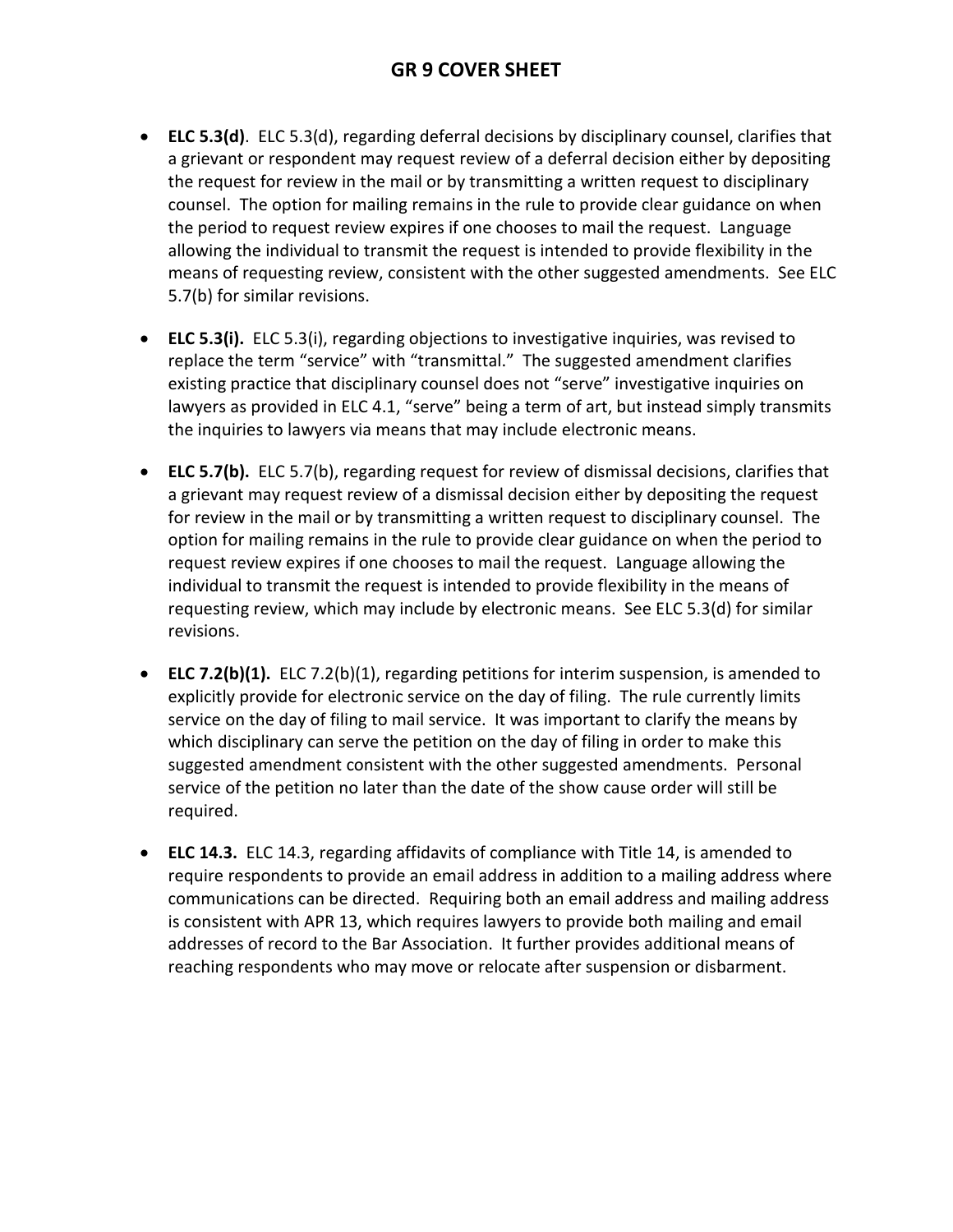• **ELC 15.1(e)(2).** ELC 15.1(e)(2), regarding review committee action in random examinations, is revised to clarify that a lawyer's request for review of a selection for random examination should be requested within 30 days of transmittal of the selection notice. Currently, the rule requires that a lawyer or law firm challenge a notice of selection within 30 days of mailing of the notice to the law firm. The rule has been revised to omit the word "mailing" and replace it with "transmittal" to provide flexibility in the means of sending such a notice to a lawyer or law firm, which may include by electronic means.

# **F. Hearing:**

A hearing is not requested.

# **G. Expedited Consideration:**

Expedited consideration is requested to ensure electronic service and communications may continue after the Supreme Court Order and Administrative Order are lifted and prior to implementation of the RDI should the Court adopt the proposed RDI.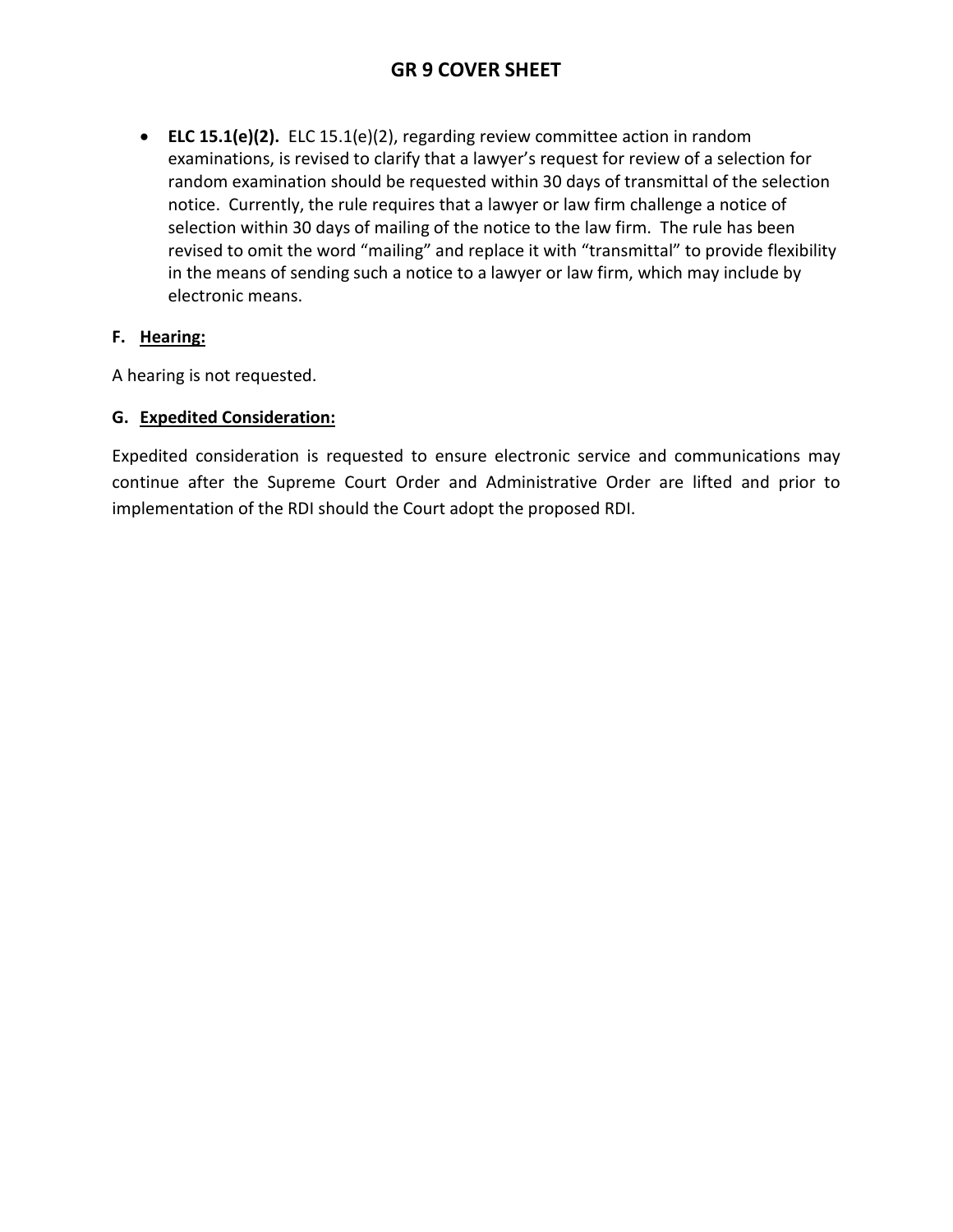#### **Redline Version**

# **ELC 3.4 RELEASE OR DISCLOSURE OF OTHERWISE CONFIDENTIAL INFORMATION**

**(a)** [Unchanged].

**(b) Investigative Disclosure**. The Association may disclose otherwise confidential information, including relevant information from related grievances filed by the same grievant, as necessary to conduct the a review or investigation, recruit counsel, or to keep a grievant advised of the status of a matter except as prohibited by rule 5.4(b) or 5.1(c)(3), a protective order under rule 3.2(e), other court order, or other applicable law.

 $(c) - (n)$  [Unchanged].

# **ELC 4.1 SERVICE OF PAPERS**

# **(a) Service Required; Transmittal of Other Documents**.

(1) Whenever these Rules require service of papers or documents, service must be accomplished as provided in this Rule, or as otherwise agreed to in writing by the parties. Every pleading, every paper relating to discovery, every written request or motion other than one which may be heard ex parte, and every similar paper or document issued by disciplinary counsel or the respondent lawyer under these rules must be served on the opposing party. If a hearing is pending and a hearing officer has been assigned, except for discovery, the party also must serve a copy on the hearing officer.

(2) Every written request or other paper or document issued under these Rules, which these Rules do not require to be served, may be transmitted by postage prepaid mail, electronic means including email, or personally delivered.

# **(b) Methods of Service.**

(1) *Service by Mail.*

Suggested Amendments to ELC 3.4, 4.1, 4.3, 5.1, 5.3, 5.7, 7.2, 14.3, 15.1 Page 1 of 7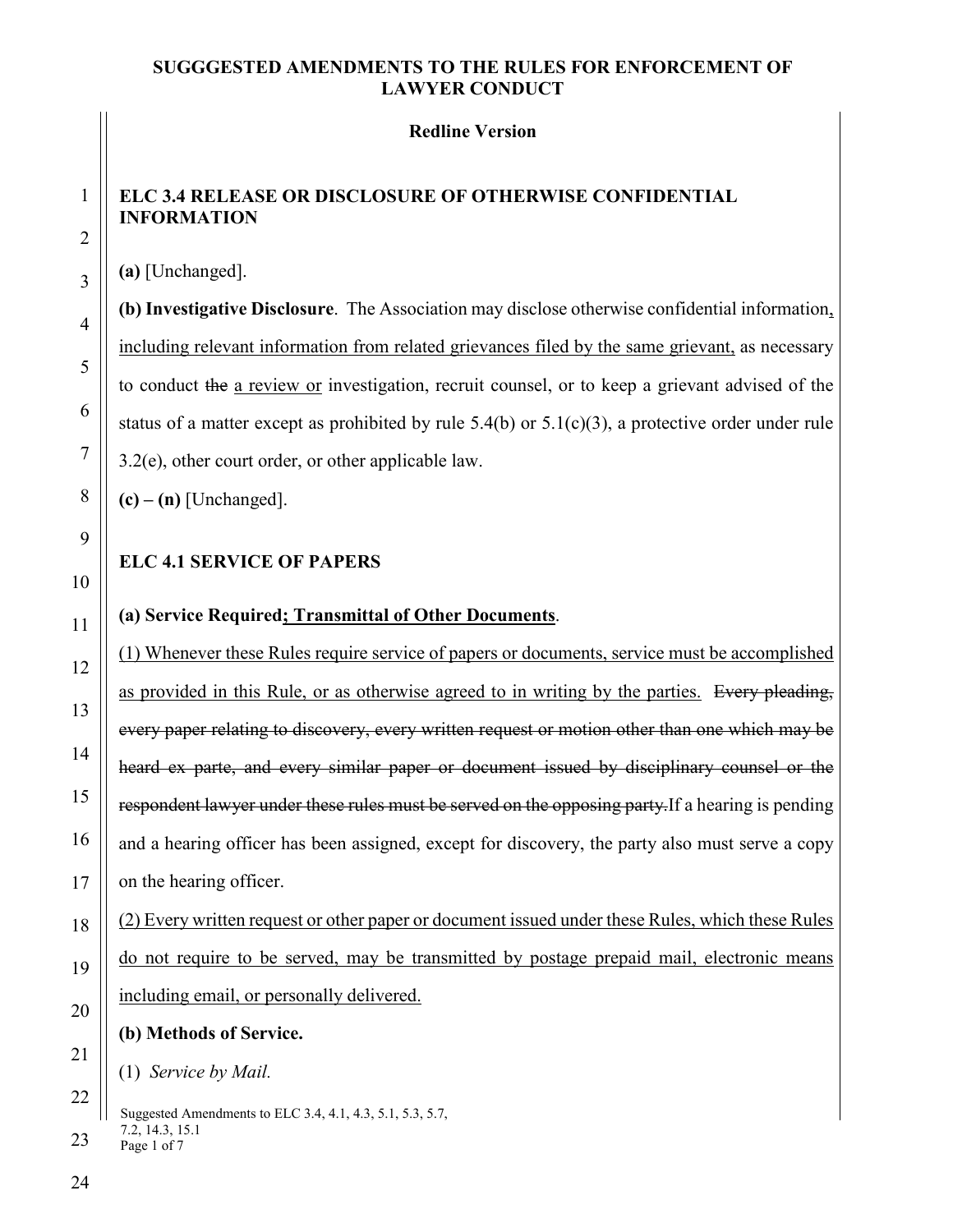### **Redline Version**

(A) Unless personal service is required or these rules specifically provide otherwise, service may be accomplished by postage prepaid mail. If properly made, service by mail is deemed accomplished on the date of mailing and is effective regardless of whether the person to whom it is addressed actually receives it.

 $(B) - (C)$  [Unchanged].

 $(2) - (3)$  [Unchanged].

(4) *Electronic Service*.

(A) Unless personal service is required, service may also be accomplished by electronic service of all papers or documents. Electronic service is complete on transmission when made prior to 5:00 p.m. Pacific Time on a day that is not a Saturday, Sunday, or legal holiday. Service made on a Saturday, Sunday, legal holiday, or after 5:00 p.m. Pacific Time on any other day is deemed complete on the first day thereafter that is not a Saturday, Sunday, or legal holiday. If properly made, electronic service is presumed effective.

(B) The address for electronic service is as follows:

(i) If service is on the Office of Disciplinary Counsel, to the assigned disciplinary counsel's email address on file with the Bar, unless a different email address is provided in writing by disciplinary counsel;

(ii) If service is on respondent or any lawyer representing the respondent, to the email address on file with the Bar, unless a different email address is provided in writing by respondent or respondent's counsel.

(C) The email address specified in section (b)(4)(B) of this Rule must be sufficient to receive

electronic transmission of information and electronic documents.

**(c)** [Unchanged].

# **(d) Proof of Service.**

Suggested Amendments to ELC 3.4, 4.1, 4.3, 5.1, 5.3, 5.7, 7.2, 14.3, 15.1 Page 2 of 7

1

2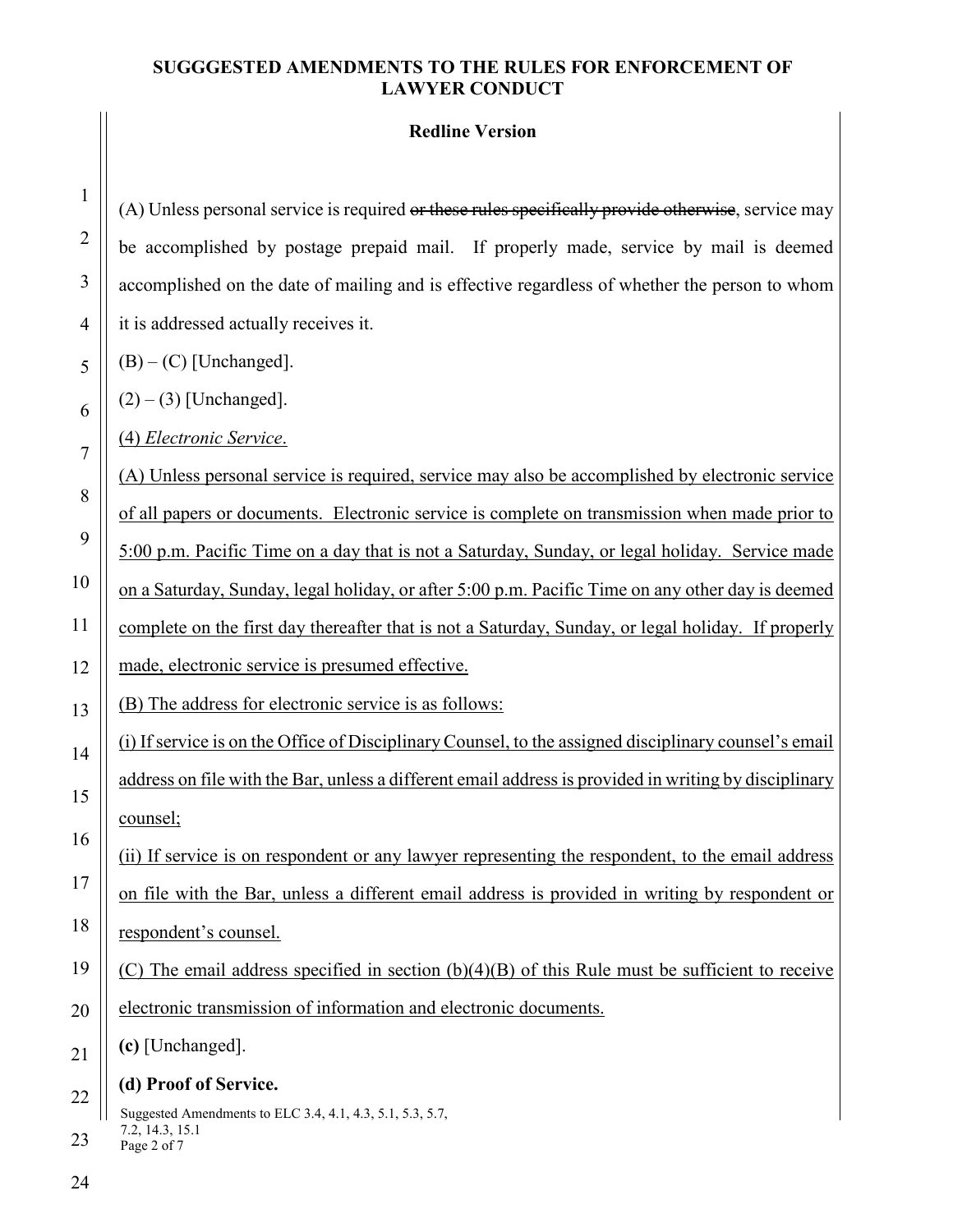**Redline Version**

(1) If service is accomplished electronically, by mail, or by other means authorized by this Rule, proof of service may be made by a certificate of service.

(2) If personal service is required, proof of service may be made by affidavit or declaration of service, sheriff's return of service, or a signed acknowledgment of service.

(3) Proof of service in all cases must be filed but need not be served.If personal service is required, proof of service may be made by affidavit of service, sheriff's return of service, or a signed acknowledgment of service. In other cases, proof of service may also be made by certificate of a lawyer similar to that allowed by  $CR 5(b)(2)(B)$ , which certificate must state the form of mail used. Proof of service in all cases must be filed but need not be served on the opposing party.

# **ELC 4.3 PAPERS**

All pleadings or other papers must be legibly typewritten or printed, double spaced, on good quality 8½ by 11-inch paper or the electronic equivalent. The use of letter-size copies of exhibits is encouraged if it does not impair legibility.

# **ELC 5.1 GRIEVANTS**

**(a) – (b)** [Unchanged].

**(c) Grievant Rights.** A grievant has the following rights:

 $(1) - (2)$  [Unchanged].

(3) to receive a copy of any response submitted by the respondent, subject to the following:

(A) [Unchanged].

(B) Challenge to Disclosure Decision. Either the grievant or the respondent may file transmit a

Suggested Amendments to ELC 3.4, 4.1, 4.3, 5.1, 5.3, 5.7, 7.2, 14.3, 15.1 written challenge to disciplinary counsel's decision to withhold or not withhold all or a portion

Page 3 of 7 23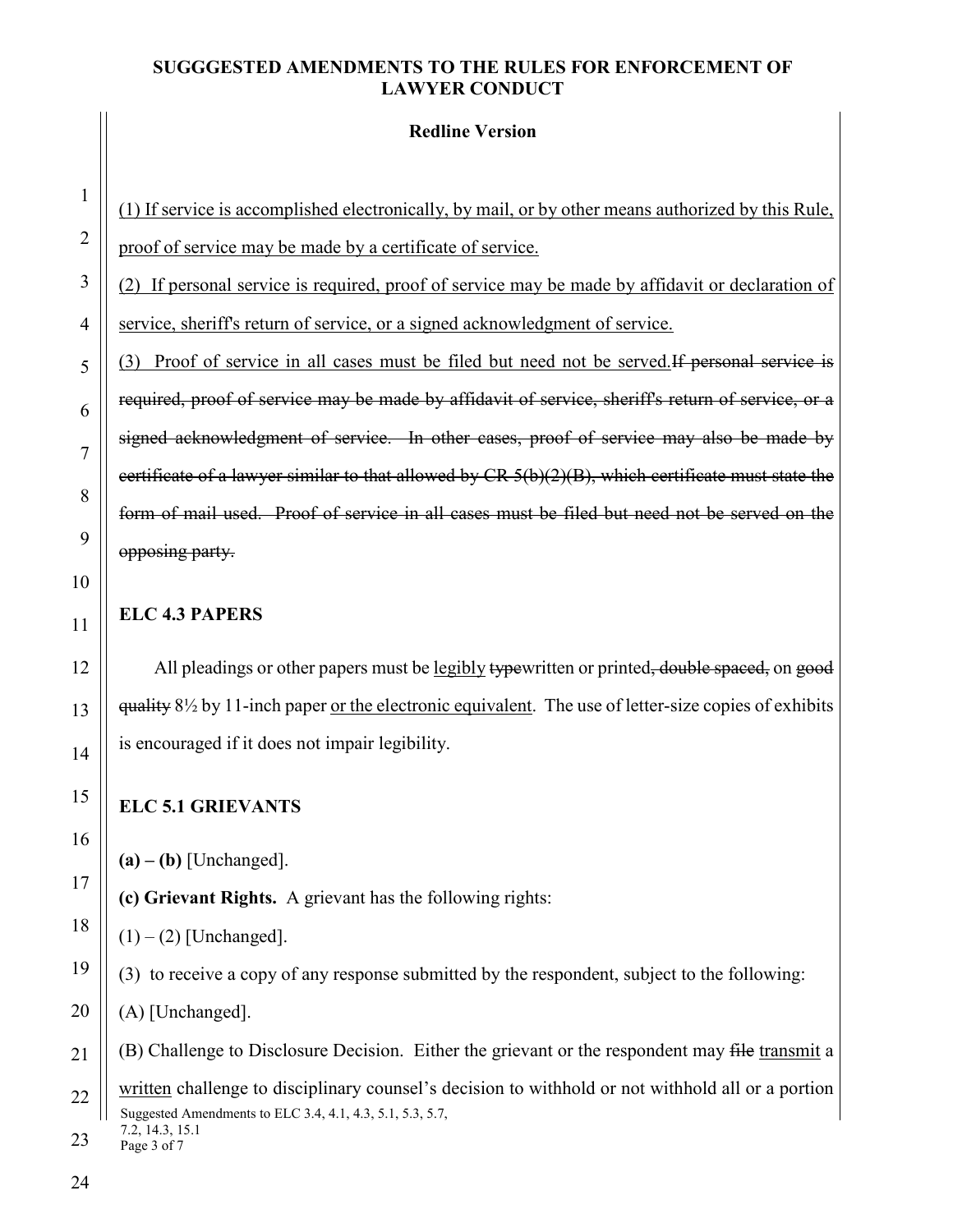#### **Redline Version**

of a grievance or response within 20 days of the date of mailing transmittal of the decision by disciplinary counsel. The challenge shall be resolved by a review committee, unless the matter has previously been dismissed under rule 5.7(d) or the time period for submitting a request for review of a dismissal has expired under rule 5.7(b).

 $(4) - (8)$  [Unchanged].

**(d) Duties.** [Unchanged].

**(e) Vexatious grievants.**

 $(1) - (3)$  [Unchanged].

(4) The moving party must serve a copy of the motion on the grievant. If the motion is filed by a respondent lawyer, the motion must also be served on disciplinary counsel. Service may be made by first class mail.

 $(5) - (8)$  [Unchanged].

### **ELC 5.3 INVESTIGATION OF GRIEVANCE**

**(a) – (c)** [Unchanged].

#### **(d) Deferral by Disciplinary Counsel.**

(1) [Unchanged].

Suggested Amendments to ELC 3.4, 4.1, 4.3, 5.1, 5.3, 5.7, 7.2, 14.3, 15.1 (2) Disciplinary counsel must inform the grievant and respondent of a decision to defer or a denial of a request to defer and of the procedure for requesting review. A grievant or respondent may request review of a decision on deferral. If review is requested, disciplinary counsel refers the matter to a review committee for reconsideration of the decision on deferral. To request review, the grievant or respondent must deliver or deposit in the mail or transmit a written request for review to disciplinary counsel no later than 45 days after disciplinary counsel mails transmits the notice regarding deferral. If the request for review is deposited in the mail, it must be postage

Page 4 of 7 23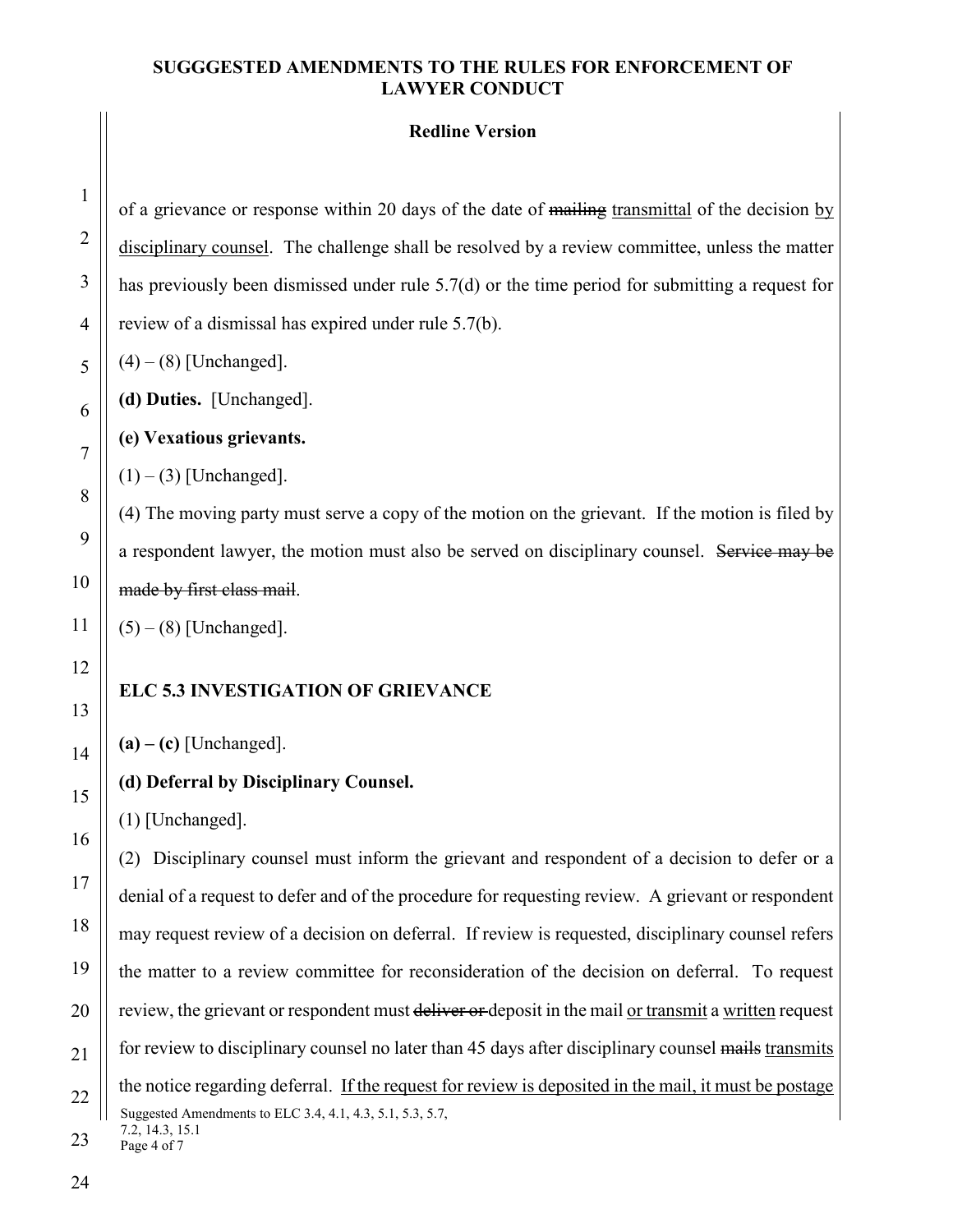#### **Redline Version**

prepaid.

**(e) – (h)** [Unchanged].

**(i) Objections.** Within 30 days of service transmittal of an investigative inquiry under section (g) of this rule, a lawyer may serve a written objection on disciplinary counsel. An objection is reviewed by motion as provided in rule 5.6.

#### **ELC 5.7 DISPOSITION OF GRIEVANCE**

**(a)** [Unchanged].

**(b) Review of Dismissal.** A grievant may request review of dismissal of the grievance by delivering or depositing in the mail or transmitting a written request for review to disciplinary counsel no later than 45 days after disciplinary counsel mails transmits the notice of dismissal. If the request for review is deposited in the mail, it Mailing requires must be postage prepaid first class mail. If review is requested, disciplinary counsel may either reopen the matter for investigation or refer it to a review committee. If no timely request for review is made, the dismissal is final and may not be reviewed. Disputes regarding timeliness may be submitted to a review committee. A grievant may withdraw in writing a request for review, but thereafter the request may not be revived.

 $(c) - (f)$  [Unchanged].

# **ELC 7.2 INTERIM SUSPENSION IN OTHER CIRCUMSTANCES**

**(a)** [Unchanged].

**(b) Procedure.**

Suggested Amendments to ELC 3.4, 4.1, 4.3, 5.1, 5.3, 5.7, 7.2, 14.3, 15.1 (1) *Petition*. A petition to the Court under this rule must set forth the acts of the lawyer constituting grounds for suspension, and if filed under subsection (a)(2) must include a copy of

Page 5 of 7 23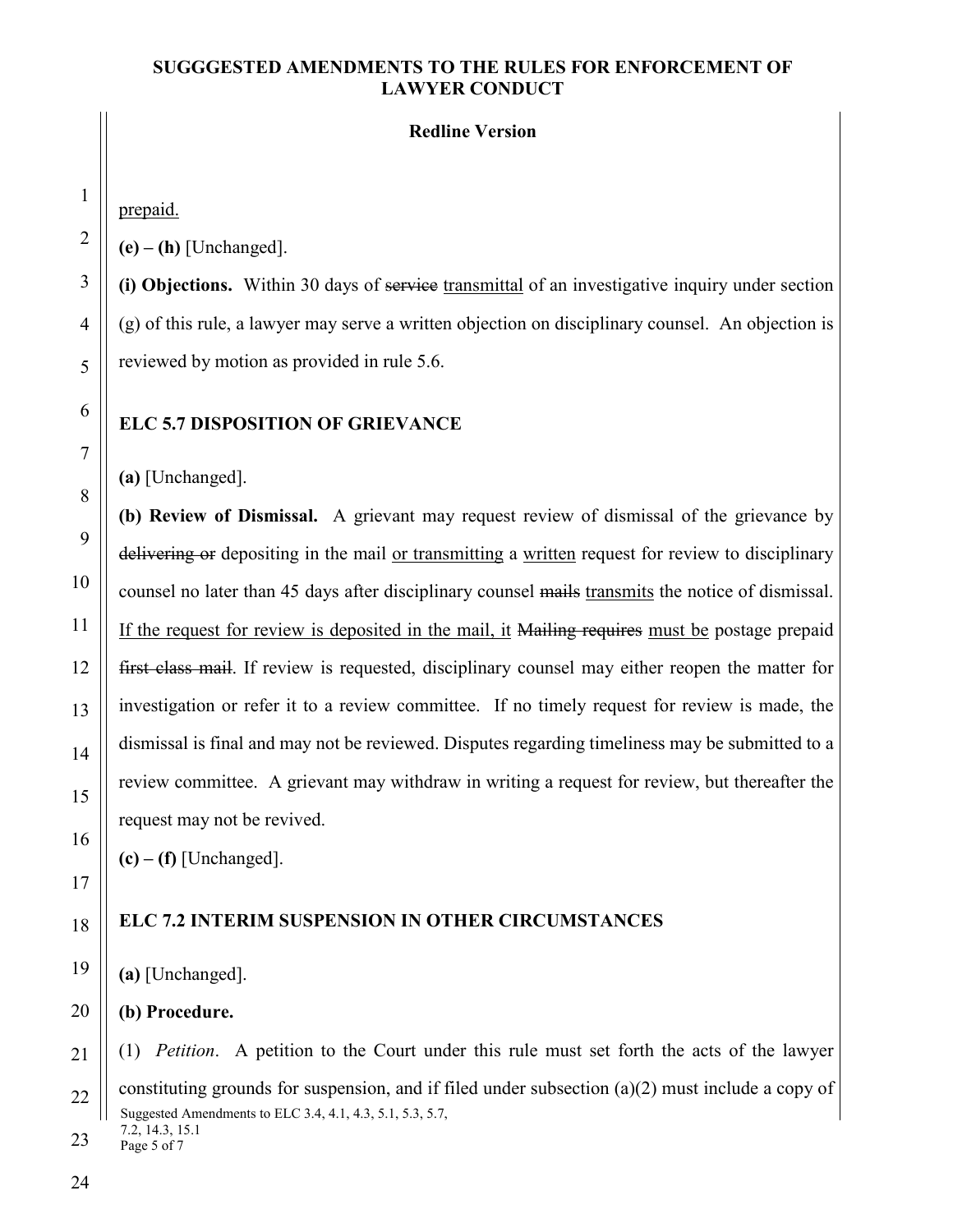#### **Redline Version**

the Board's decision. The petition may be supported by documents or affidavits. The Association must serve the petition by mail or electronic service as provided in ELC 4.1 on the day of filing. In addition, a copy of the petition must be personally served on the lawyer no later than the date of service of the show cause order.

 $(2) - (6)$  [Unchanged].

#### **ELC 14.3 AFFIDAVIT OF COMPLIANCE**

Within 25 days of the effective date of a lawyer's disbarment, suspension, or transfer to disability inactive status, the lawyer must serve on disciplinary counsel an affidavit stating that the lawyer has fully complied with the provisions of this title. The affidavit must also provide a mailing address and email address where communications to the lawyer may thereafter be directed. The lawyer must attach to the affidavit copies of the form letters of notification sent to the lawyer's clients and opposing counsel or parties and copies of letters to any court, together with a list of names and addresses of all clients and opposing counsel or parties to whom notices were sent. The affidavit is a confidential document except the lawyer's mailing address and email address are is treated as  $\alpha$ -changes of mailing address under APR 13(b) and (c).

#### **ELC 15.1 RANDOM EXAMINATION OF BOOKS AND RECORDS**

**(a) – (d)** [Unchanged].

**(e) Review Committee Action.** In reviewing matters under this rule, a review committee has the following authority:

(1) [Unchanged].

Suggested Amendments to ELC 3.4, 4.1, 4.3, 5.1, 5.3, 5.7, 7.2, 14.3, 15.1 22 (2) A review committee may review a challenge to the selection of a lawyer or law firm in section (b) of this rule if review is requested by a lawyer or law firm within 30 days of mailing

Page 6 of 7 23

1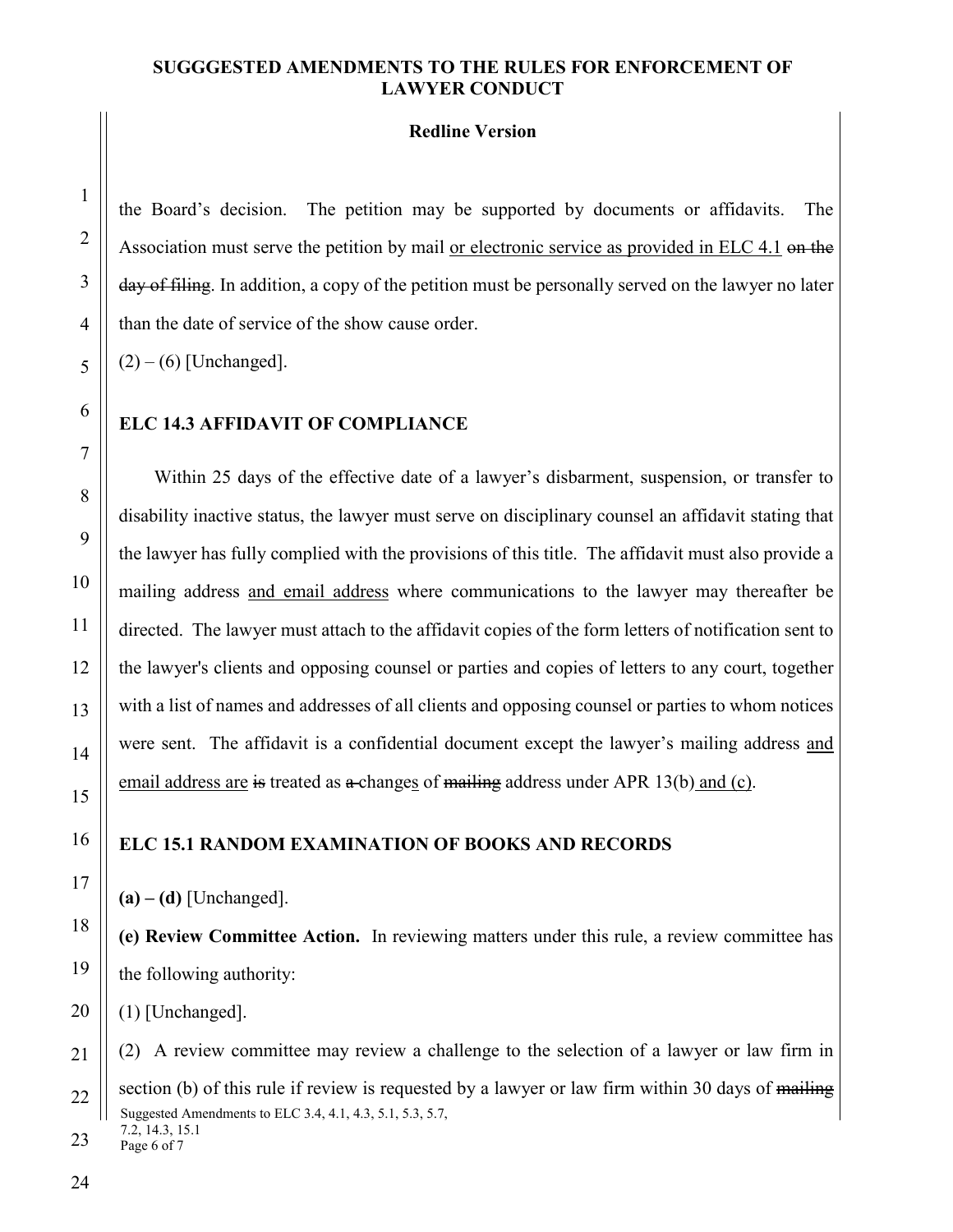|                  | <b>Redline Version</b>                                    |
|------------------|-----------------------------------------------------------|
| $\,1\,$          | transmittal of the notice of selection.                   |
| $\sqrt{2}$       | $(3)$ [Unchanged].                                        |
| $\mathfrak{Z}$   |                                                           |
| $\overline{4}$   |                                                           |
| $\sqrt{5}$       |                                                           |
| 6                |                                                           |
| $\boldsymbol{7}$ |                                                           |
| $\, 8$           |                                                           |
| 9                |                                                           |
| $10\,$           |                                                           |
| $11\,$           |                                                           |
| 12               |                                                           |
| 13               |                                                           |
| $14$             |                                                           |
| 15               |                                                           |
| 16               |                                                           |
| 17               |                                                           |
| $18\,$           |                                                           |
| 19               |                                                           |
| 20               |                                                           |
| 21               |                                                           |
| $22\,$           | Suggested Amendments to ELC 3.4, 4.1, 4.3, 5.1, 5.3, 5.7, |
| $23\,$           | 7.2, 14.3, 15.1<br>Page 7 of 7                            |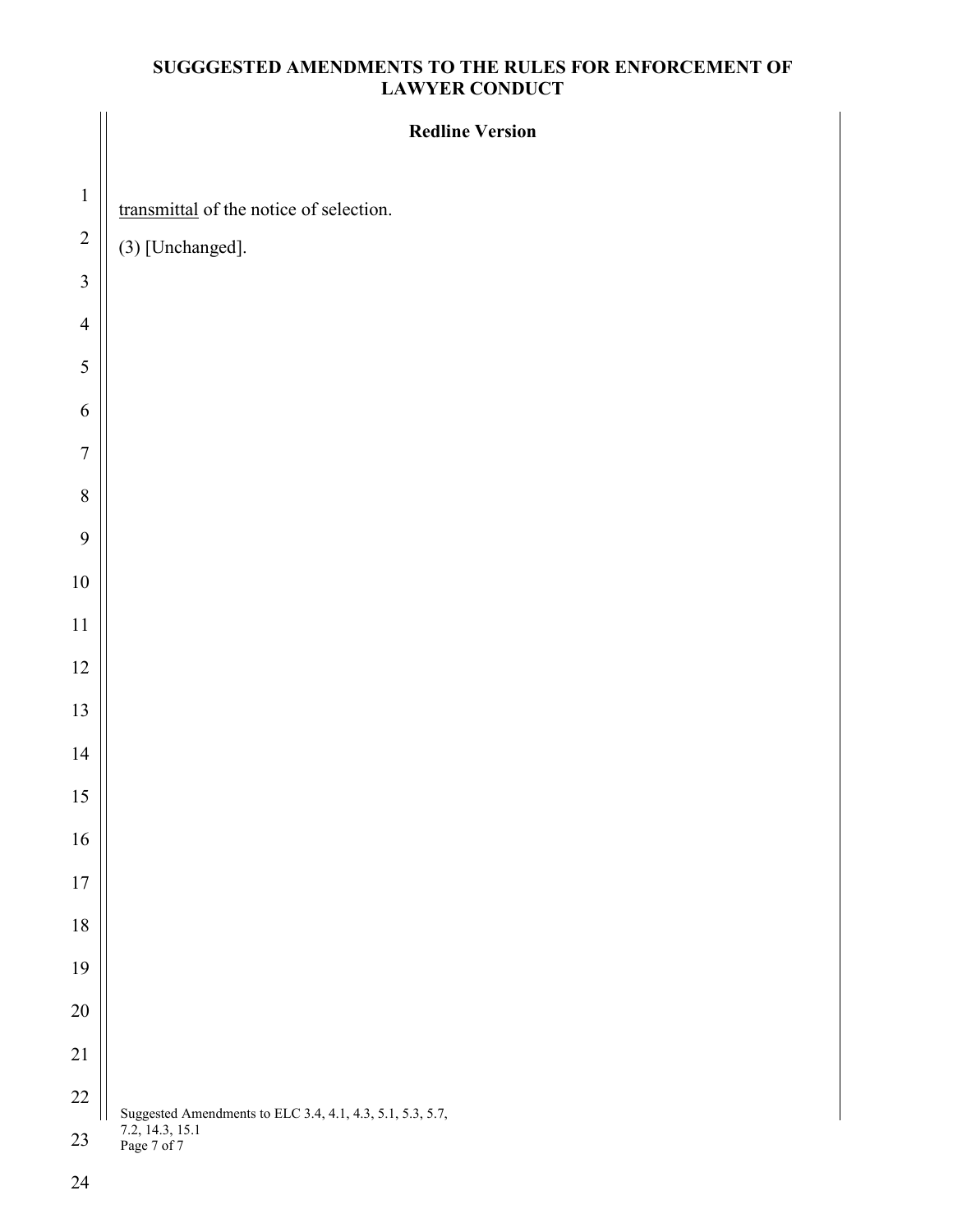#### **Clean Version**

# **ELC 3.4 RELEASE OR DISCLOSURE OF OTHERWISE CONFIDENTIAL INFORMATION**

**(a)** [Unchanged].

**(b) Investigative Disclosure**. The Association may disclose otherwise confidential information, including relevant information from related grievances filed by the same grievant, as necessary to conduct a review or investigation, recruit counsel, or to keep a grievant advised of the status of a matter except as prohibited by rule 5.4(b) or  $5.1(c)(3)$ , a protective order under rule 3.2(e), other court order, or other applicable law.

 $(c) - (n)$  [Unchanged].

# **ELC 4.1 SERVICE OF PAPERS**

# **(a) Service Required; Transmittal of Other Documents**.

(1) Whenever these Rules require service of papers or documents, service must be accomplished as provided in this Rule, or as otherwise agreed to in writing by the parties. If a hearing is pending and a hearing officer has been assigned, except for discovery, the party also must serve a copy on the hearing officer.

(2) Every written request or other paper or document issued under these Rules, which these Rules do not require to be served, may be transmitted by postage prepaid mail, electronic means including email, or personally delivered.

### **(b) Methods of Service.**

(1) *Service by Mail.*

(A) Unless personal service is required, service may be accomplished by postage prepaid mail. If properly made, service by mail is deemed accomplished on the date of mailing and is effective regardless of whether the person to whom it is addressed actually receives it.

Suggested Amendments to ELC 3.4, 4.1, 4.3, 5.1, 5.3, 5.7, 7.2, 14.3, 15.1

Page 1 of 6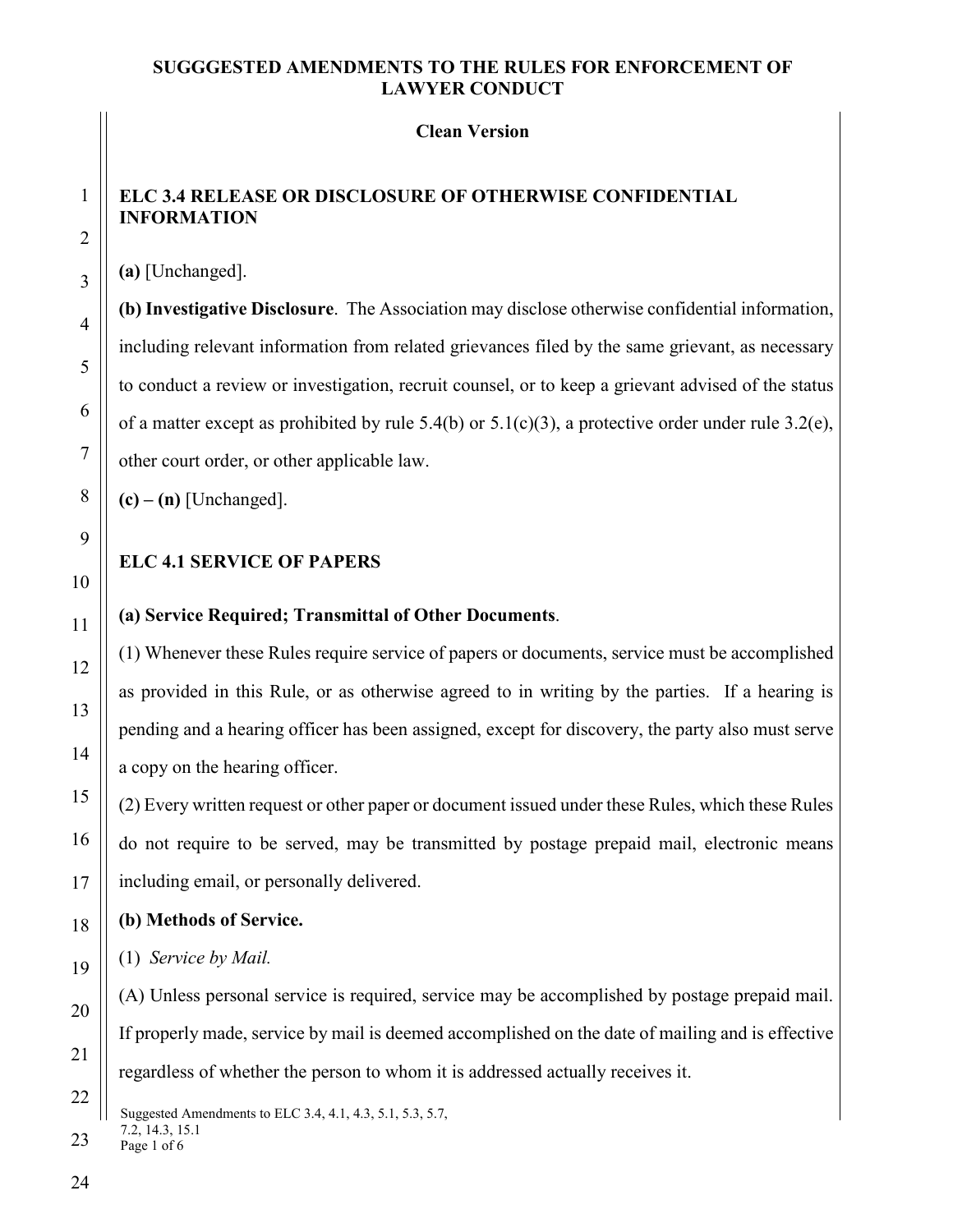#### **Clean Version**

 $(B) - (C)$  [Unchanged].

 $(2) - (3)$  [Unchanged].

(4) *Electronic Service*.

(A) Unless personal service is required, service may also be accomplished by electronic service of all papers or documents. Electronic service is complete on transmission when made prior to 5:00 p.m. Pacific Time on a day that is not a Saturday, Sunday, or legal holiday. Service made on a Saturday, Sunday, legal holiday, or after 5:00 p.m. Pacific Time on any other day is deemed complete on the first day thereafter that is not a Saturday, Sunday, or legal holiday. If properly made, electronic service is presumed effective.

(B) The address for electronic service is as follows:

(i) If service is on the Office of Disciplinary Counsel, to the assigned disciplinary counsel's email address on file with the Bar, unless a different email address is provided in writing by disciplinary counsel;

(ii) If service is on respondent or any lawyer representing the respondent, to the email address on file with the Bar, unless a different email address is provided in writing by respondent or respondent's counsel.

(C) The email address specified in section (b)(4)(B) of this Rule must be sufficient to receive electronic transmission of information and electronic documents.

**(c)** [Unchanged].

**(d) Proof of Service.** 

(1) If service is accomplished electronically, by mail, or by other means authorized by this Rule, proof of service may be made by a certificate of service.

(2) If personal service is required, proof of service may be made by affidavit or declaration of service, sheriff's return of service, or a signed acknowledgment of service.

Suggested Amendments to ELC 3.4, 4.1, 4.3, 5.1, 5.3, 5.7, 7.2, 14.3, 15.1

Page 2 of 6

1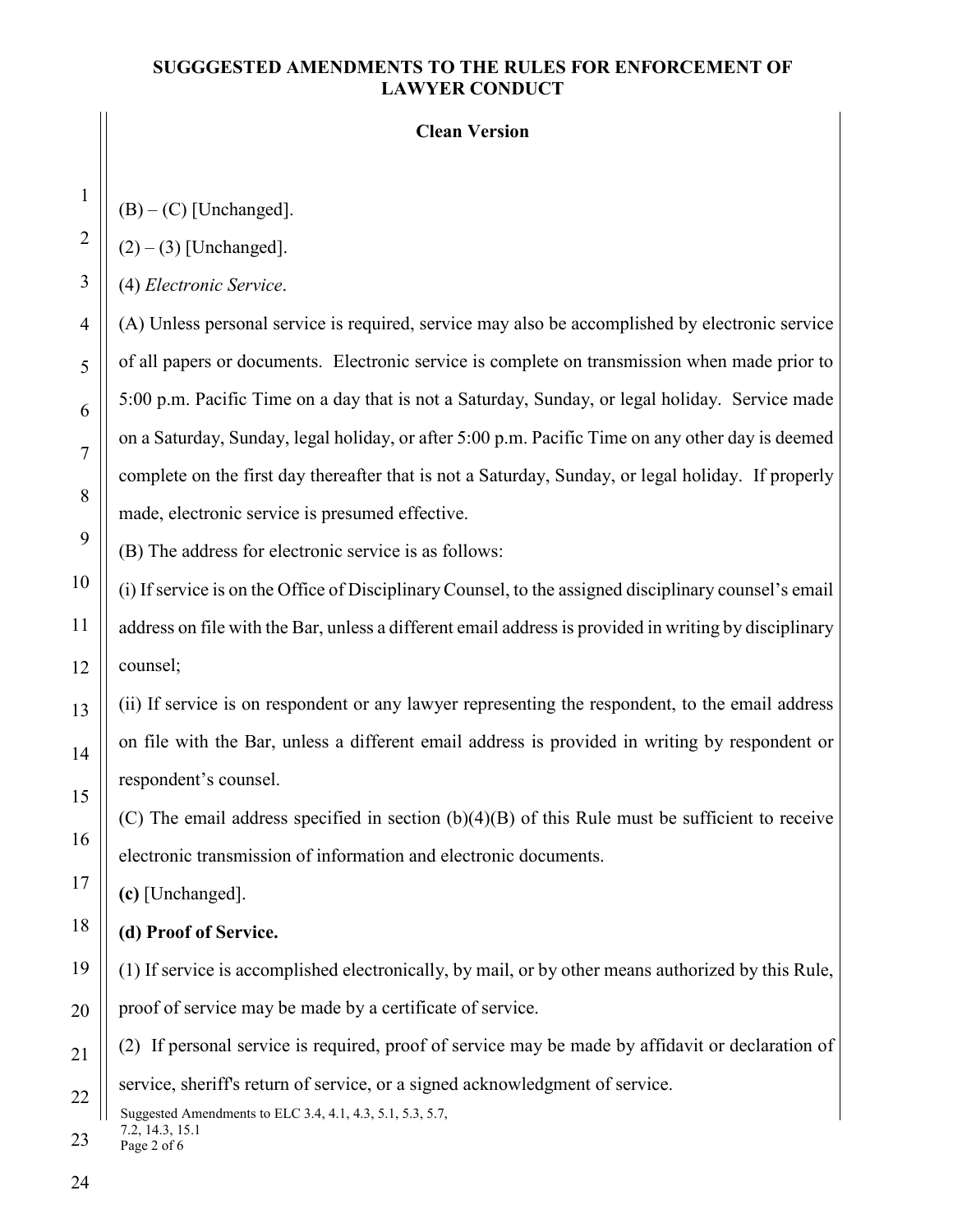# **Clean Version**

(3) Proof of service in all cases must be filed but need not be served.

# **ELC 4.3 PAPERS**

All pleadings or other papers must be legibly written or printed on 8½ by 11-inch paper or the electronic equivalent. The use of letter-size copies of exhibits is encouraged if it does not impair legibility.

# **ELC 5.1 GRIEVANTS**

 $(a) - (b)$  [Unchanged].

**(c) Grievant Rights.** A grievant has the following rights:

 $(1) - (2)$  [Unchanged].

(3) to receive a copy of any response submitted by the respondent, subject to the following:

(A) [Unchanged].

(B) Challenge to Disclosure Decision. Either the grievant or the respondent may transmit a written challenge to disciplinary counsel's decision to withhold or not withhold all or a portion of a grievance or response within 20 days of the date of transmittal of the decision by disciplinary counsel. The challenge shall be resolved by a review committee, unless the matter has previously been dismissed under rule 5.7(d) or the time period for submitting a request for review of a dismissal has expired under rule 5.7(b).

 $(4) - (8)$  [Unchanged].

**(d) Duties.** [Unchanged].

**(e) Vexatious grievants.**

 $(1) - (3)$  [Unchanged].

Page 3 of 6 23

Suggested Amendments to ELC 3.4, 4.1, 4.3, 5.1, 5.3, 5.7, 7.2, 14.3, 15.1 (4) The moving party must serve a copy of the motion on the grievant. If the motion is filed by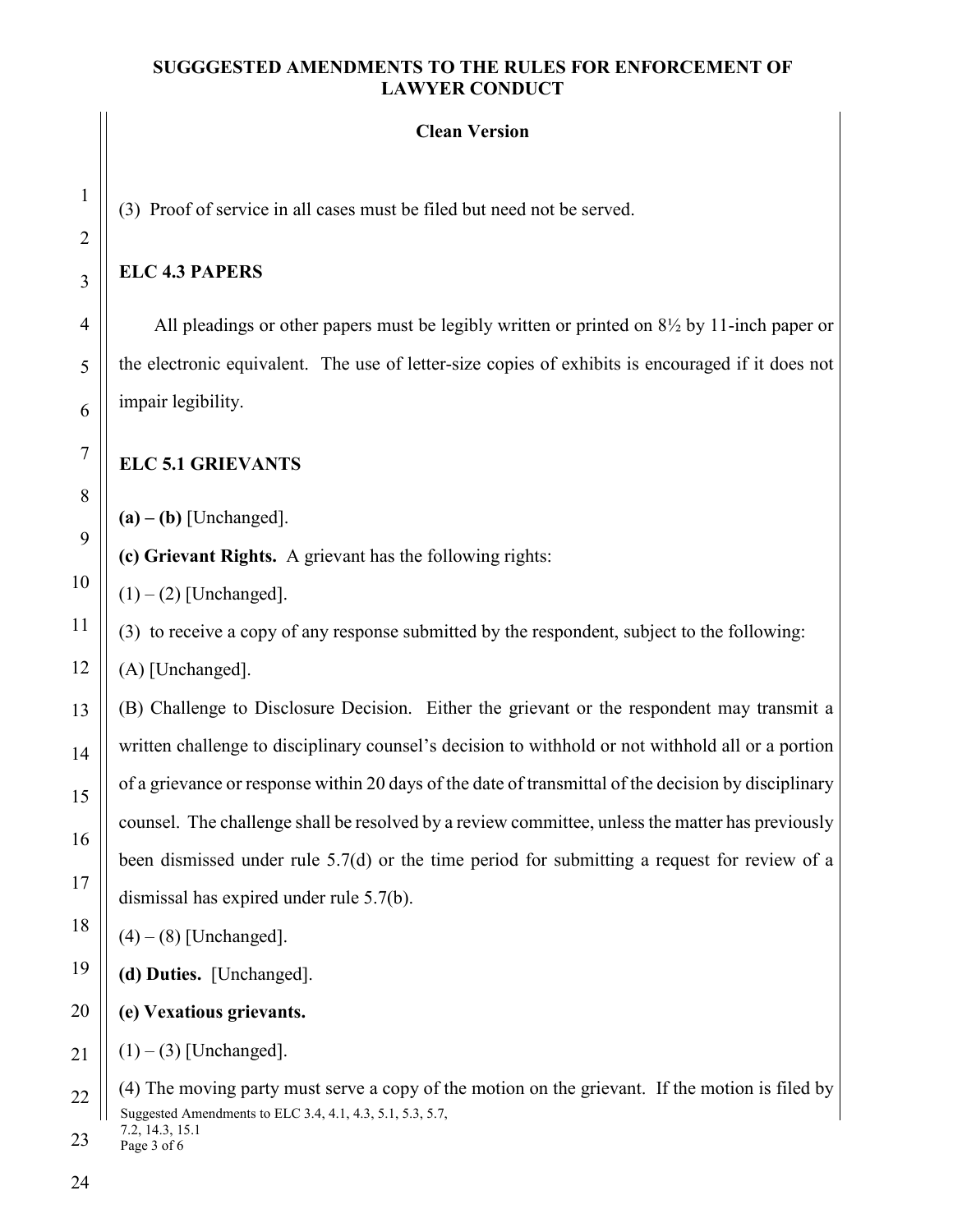#### **Clean Version**

a respondent lawyer, the motion must also be served on disciplinary counsel.

 $(5) - (8)$  [Unchanged].

#### **ELC 5.3 INVESTIGATION OF GRIEVANCE**

**(a) – (c)** [Unchanged].

#### **(d) Deferral by Disciplinary Counsel.**

(1) [Unchanged].

(2) Disciplinary counsel must inform the grievant and respondent of a decision to defer or a denial of a request to defer and of the procedure for requesting review. A grievant or respondent may request review of a decision on deferral. If review is requested, disciplinary counsel refers the matter to a review committee for reconsideration of the decision on deferral. To request review, the grievant or respondent must deposit in the mail or transmit a written request for review to disciplinary counsel no later than 45 days after disciplinary counsel transmits the notice regarding deferral. If the request for review is deposited in the mail, it must be postage prepaid. **(e) – (h)** [Unchanged].

**(i) Objections.** Within 30 days of transmittal of an investigative inquiry under section (g) of this rule, a lawyer may serve a written objection on disciplinary counsel. An objection is reviewed by motion as provided in rule 5.6.

#### **ELC 5.7 DISPOSITION OF GRIEVANCE**

**(a)** [Unchanged].

Suggested Amendments to ELC 3.4, 4.1, 4.3, 5.1, 5.3, 5.7, 7.2, 14.3, 15.1 **(b) Review of Dismissal.** A grievant may request review of dismissal of the grievance by depositing in the mail or transmitting a written request for review to disciplinary counsel no later than 45 days after disciplinary counsel transmits the notice of dismissal. If the request for review

Page 4 of 6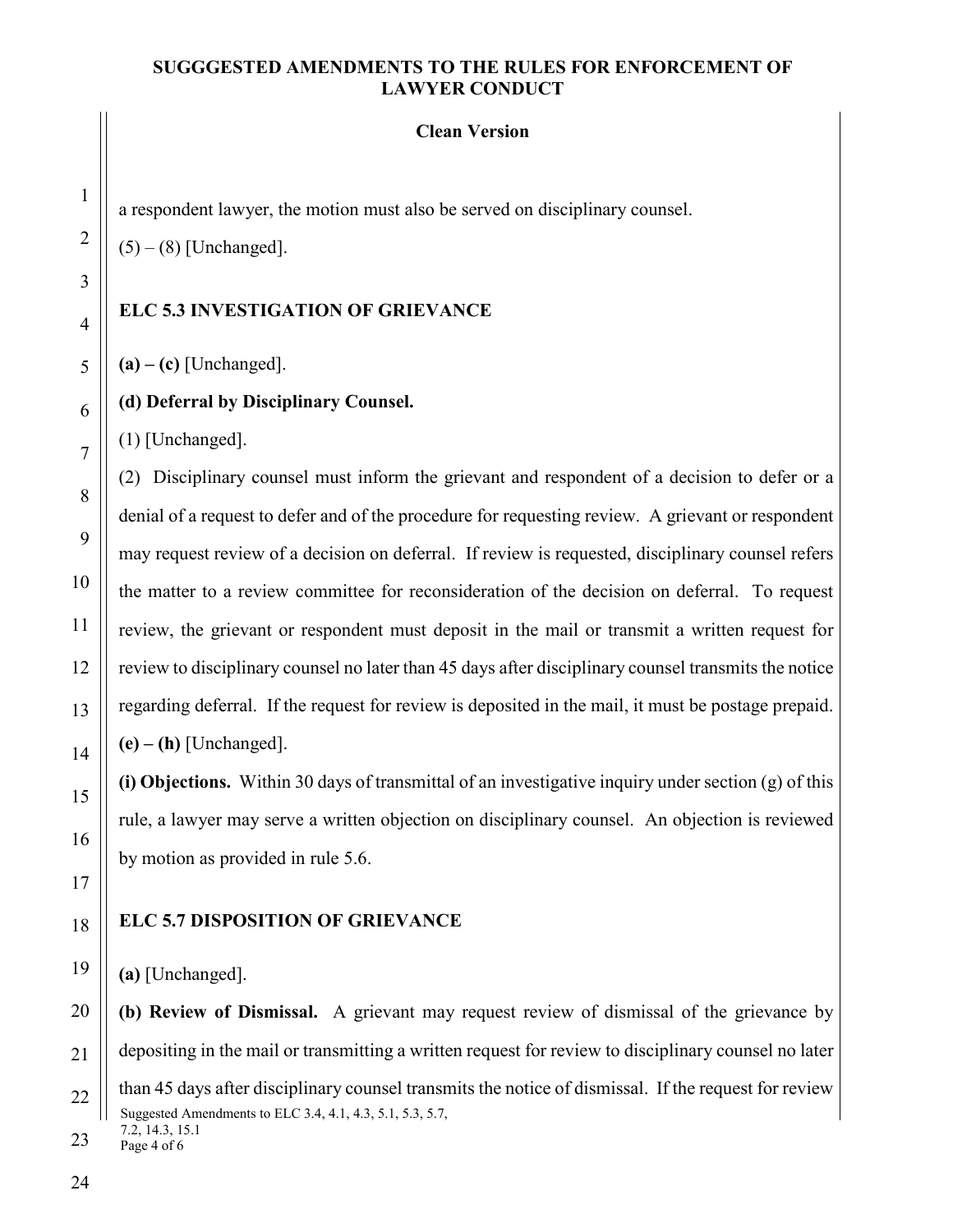#### **Clean Version**

is deposited in the mail, it must be postage prepaid. If review is requested, disciplinary counsel may either reopen the matter for investigation or refer it to a review committee. If no timely request for review is made, the dismissal is final and may not be reviewed. Disputes regarding timeliness may be submitted to a review committee. A grievant may withdraw in writing a request for review, but thereafter the request may not be revived.

 $(c) - (f)$  [Unchanged].

#### **ELC 7.2 INTERIM SUSPENSION IN OTHER CIRCUMSTANCES**

**(a)** [Unchanged].

**(b) Procedure.**

(1) *Petition*. A petition to the Court under this rule must set forth the acts of the lawyer constituting grounds for suspension, and if filed under subsection (a)(2) must include a copy of the Board's decision. The petition may be supported by documents or affidavits. The Association must serve the petition by mail or electronic service as provided in ELC 4.1. In addition, a copy of the petition must be personally served on the lawyer no later than the date of service of the show cause order.

 $(2) - (6)$  [Unchanged].

#### **ELC 14.3 AFFIDAVIT OF COMPLIANCE**

Suggested Amendments to ELC 3.4, 4.1, 4.3, 5.1, 5.3, 5.7, 7.2, 14.3, 15.1 Within 25 days of the effective date of a lawyer's disbarment, suspension, or transfer to disability inactive status, the lawyer must serve on disciplinary counsel an affidavit stating that the lawyer has fully complied with the provisions of this title. The affidavit must also provide a mailing address and email address where communications to the lawyer may thereafter be directed. The lawyer must attach to the affidavit copies of the form letters of notification sent to

Page 5 of 6